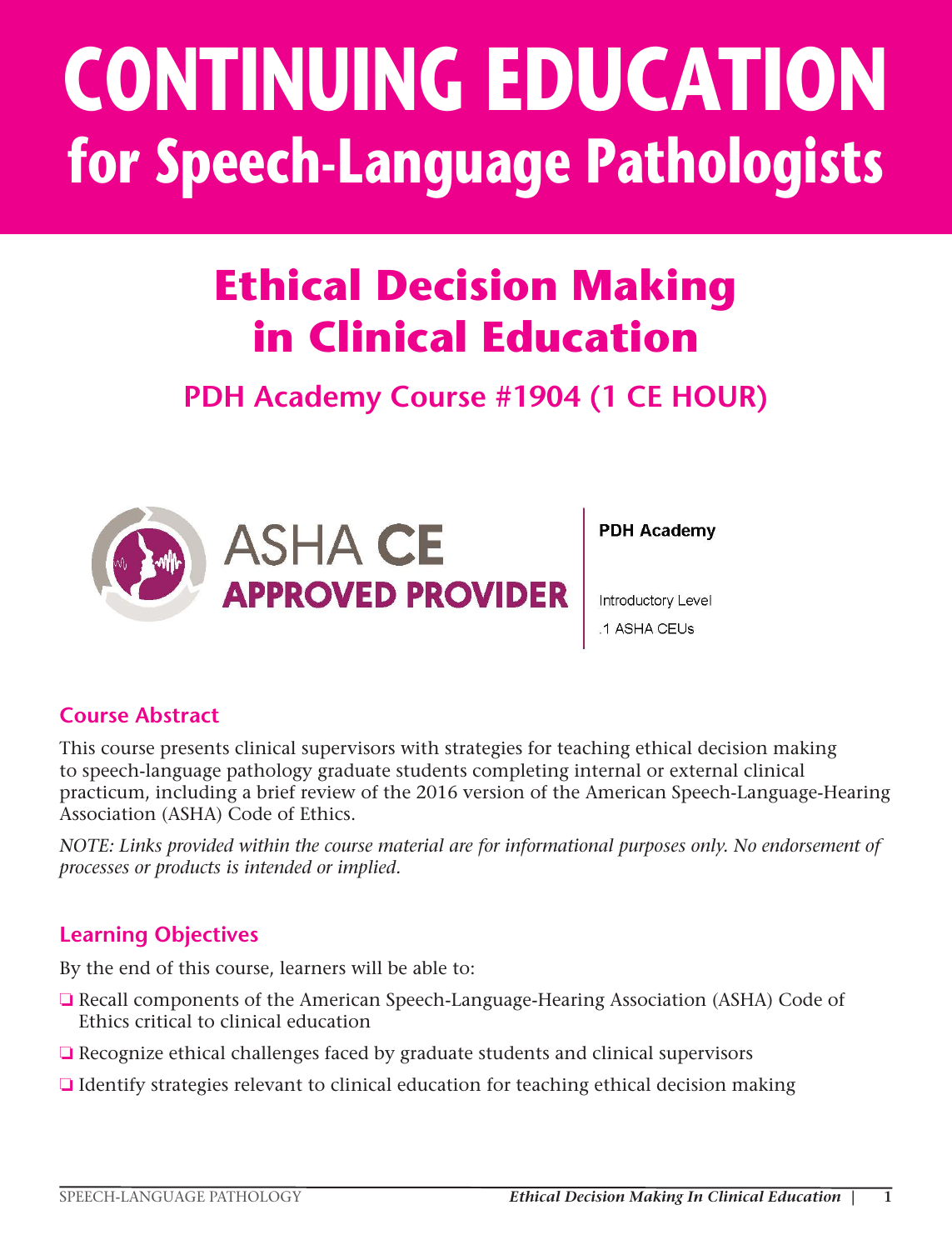### **Timed Topic Outline**

- I. Introduction & Should You Supervise? (5 minutes)
- II. The American Speech-Language-Hearing Association (ASHA)'s 2020 Standards for the Certificate of Clinical Competence in Speech-Language Pathology (5 minutes)
- III. The ASHA Code of Ethics 2016 Updates (10 minutes)
- IV. Clinical Education and the ASHA Code of Ethics (10 minutes)
- V. Ethical Challenges (5 minutes)
- VI. Teaching Ethical Decision Making (15 minutes)
- VII. References, Additional Resources, and Exam (10 minutes)

### **Delivery Method**

Correspondence/internet self-study with interactivity, including a provider-graded final exam. *To earn continuing education credit for this course, you must achieve a passing score of 80% on the final exam.*

#### **Accessibility and/or Special Needs Concerns?**

**Contact customer service by phone at (888) 564-9098 or email at support@pdhacademy.com**

### **Course Author Bio and Disclosure**

An Associate Professor at Western Kentucky University, Lauren Bland has served as the Interim Associate Dean for the College of Health and Human Services and the Interim Department Head for Communication Sciences and Disorders; she has also taught graduate courses in Speech Sound Disorders, Disfluency, Counseling and Professional Issues. In addition to presenting several times at the American Speech-Language-Hearing Association, she has served on several Convention program committees and the Scientific and Professional Education Board, and is a site visitor for ASHA's Council on Academic Accreditation in Audiology and Speech-Language Pathology.

DISCLOSURES: Financial – Lauren Bland received a stipend as the author of this course. Nonfinancial – No relevant nonfinancial relationship exists.

### Introduction

**Ethics** – an area of study that deals with ideas about what is good and bad behavior (6).

**Ethical decision making** – Irene Mass Ametrano (2014) cited several authors in *Teaching Ethical Decision Making: Helping Students Reconcile Personal and Professional Values*, her article about ethical decision making for counselors. I summarize her perception of ethical decision making as a being a process by which professionals draw conclusions that can lead them to the choice that is both appropriate and beneficial.

As an American Speech-Language-Hearing Association (ASHA) certified speech-language pathologist, you were supervised by someone holding the Certificate of Clinical Competence when you were a student. You trusted your supervisor to share knowledge, to do so in an ethical manner, and to support your attempts to behave ethically. Now that you are involved in – or are interested in – clinical education, you want to provide the same level of care to your students.

*PROBE – Periodically, I will ask you a self-reflective question about something related to ethics or ethical decision making. Space is provided for you to answer, if you wish. (These answers need not be submitted - they are for your personal use.)*

### Should You Supervise?

If you're considering supervising, of primary importance is your eligibility to do so. As we'll return to in the next section, the certification standards for speechlanguage pathologists will change as of January 1, 2020. One of those changes pertains to the experience and professional development required in order for the holder of a Certificate of Clinical Competence in Speech-Language Pathology (CCC-SLP) to serve as a supervisor. Under Standard V: Skills Outcomes, Standard V-E states: "Supervision of students must be provided by a clinical educator who holds ASHA certification in the appropriate profession, who has the equivalent of a minimum of 9 months of full-time clinical experience, and who has completed a minimum of 2 hours of professional development in clinical instruction/ supervision after being awarded ASHA certification (5)." The implementation language following further specifies that "Effective January 1, 2020, supervisors for ASHA certification must complete 2 hours of professional development/continuing education in clinical instruction/supervision. The professional development/continuing education must be completed after being awarded ASHA certification and prior to the supervision of a student (5)."

Another consideration is your own ethical compass, and whether you're doing all that you can to stay in compliance with the current Code of Ethics – like taking advantage of opportunities to further your ethical education. Beginning with the 2020-2022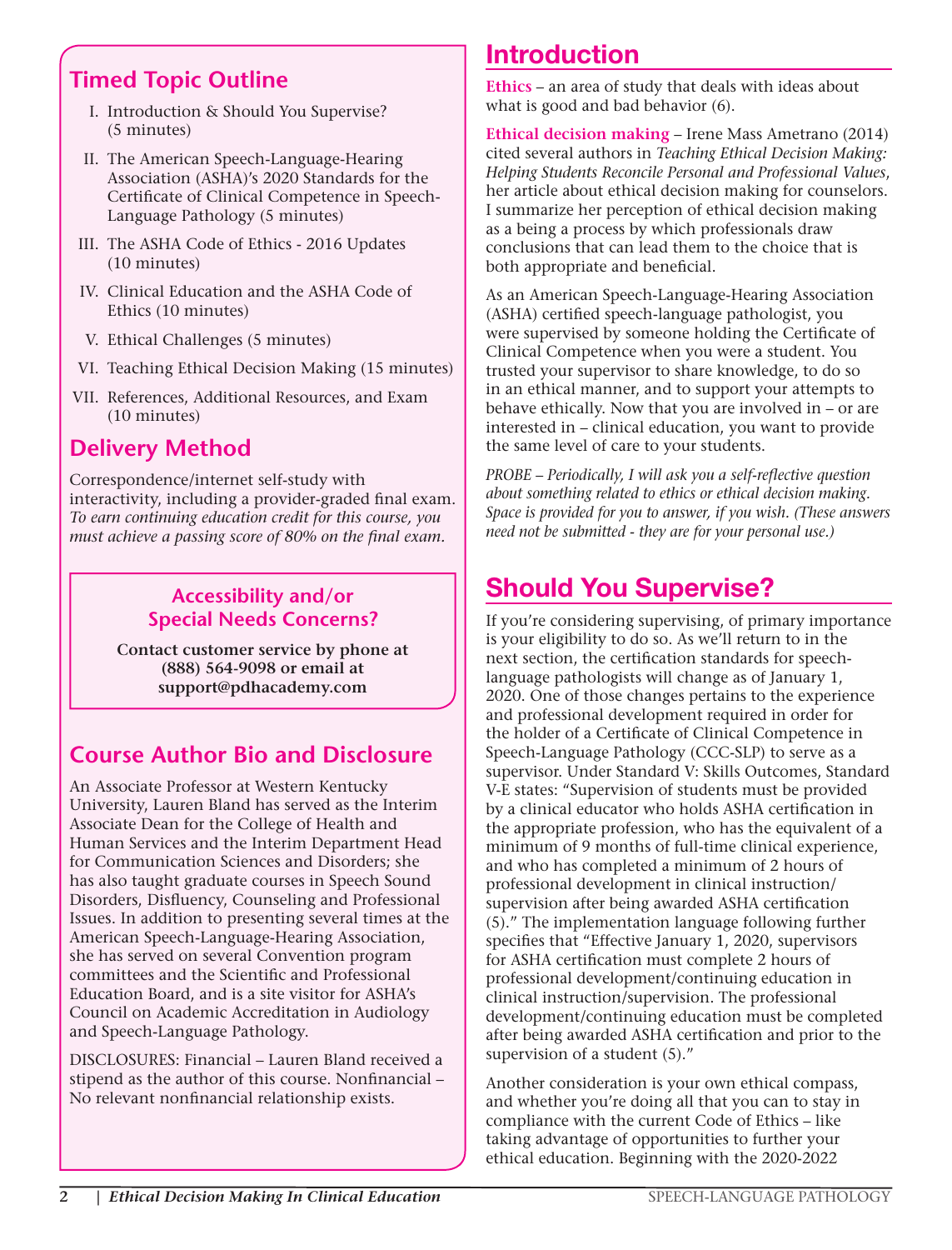maintenance interval, ethics is a required component of the Certificate of Clinical Competence maintenance required by ASHA: a minimum of 1 of every 30 Certification Maintenance Hours (CMHs), or 0.1 of every 3.0 ASHA continuing education units (CEUs), must deal with ethics. In addition, some states stipulate that SLPs must earn a certain amount of their required continuing education in some type of ethics training (the amount varies from one to two hours of training across the licensing period). By being in compliance with those standards, you can increase your knowledge of ethical behavior and performance.

Also, think about what your site has to offer. If you personally have great skills, but you're constantly navigating ethical challenges in your day-to-day work, is that a good site for a student? If you're able to navigate your work setting ethically despite the challenges, that might serve as extremely valuable clinical education. If, however, you are having difficulty successfully meeting the ethical challenges you're faced with, you may wish to decline having a student assigned to you during that time.

Similarly, supervisors have reported pressure to behave unethically from without as well as within – are you equipped to handle those challenges as they arise? If, for example, a student needed a lot of time off or away from clinical setting, but did not want the University personnel to know, how would you respond? Alternately, if a University representative encouraged you to rate student a student's skill performance higher because the student "fit in well and was a great team player" or "was trying hard and needed to graduate," would you know how to handle the situation?

Finally, be aware of the options that exist should you be faced with an ethical issue that's beyond the scope of your experience. Employers such as large school districts, medical service providers or therapy companies may have a compliance hotline or designated personnel who can help you problem solve and determine the next steps. Likewise, ASHA provides you with a number of resources, available at http://www.asha.org/practice/ ethics/.

*PROBE – What do you see as your strengths as a clinical supervisor, particularly pertaining to ethics? In which areas do you want to improve?*

You've thought it through, and you're ready and able to supervise. What are your responsibilities to your students' ethical development?

### ASHA's 2020 Standards for the Certificate of Clinical Competence in Speech-Language Pathology

While a detailed discussion of these Standards is beyond the scope of this course, in brief: there are eight Standards for the Certificate of Clinical Competence in Speech-Language Pathology. These Standards are maintained under the auspices of the Council for Clinical Certification in Audiology and Speech-Language Pathology (CFCC), which is described as a "semi-autonomous credentialing body of the American Speech-Language-Hearing Association (5)."

As announced in 2018, the 2020 Standards and Implementation Procedures for the Certificate of Clinical Competence in Speech-Language Pathology (CCC-SLP) go into effect on January 1, 2020; prior to this, the Standards were most recently updated in 2014 (6).

As we've discussed, the most directly applicable update falls under Standard V: Skills Outcomes, wherein Standard V-E sets eligibility requirements for clinical supervisors (you'll also note a similar update under Standard VII: Speech-Language Pathology Clinical Fellowship, wherein Standard VII-B does likewise for Clinical Fellowship mentors).

Under Standard IV: Knowledge Outcomes, we see a mention of ethics: Standard IV-E states "The applicant must have demonstrated knowledge of standards of ethical conduct." The implementation language immediately following states "The applicant must have demonstrated knowledge of the principles and rules of the current ASHA Code of Ethics."

Ethics crops up again under Standard V: Skills Outcomes. Standard V-B states "The applicant must have completed a program of study that included experiences sufficient in breadth and depth to achieve the following skills outcomes: 3. Interaction and Personal Qualities; d. Adhere to the ASHA Code of Ethics, and behave professionally."

In other words, supervisors' eligibility aside, ethical training has to be a part of the clinical education program. In whichever manner or whichever setting you provide the clinical education, you have to be able to guide the student's ethical development and their awareness of the ASHA Code of Ethics. Therefore, anytime we are involved in clinical education or training, we want to make sure that those we mentoring understand all the Principles and Rules of the Code.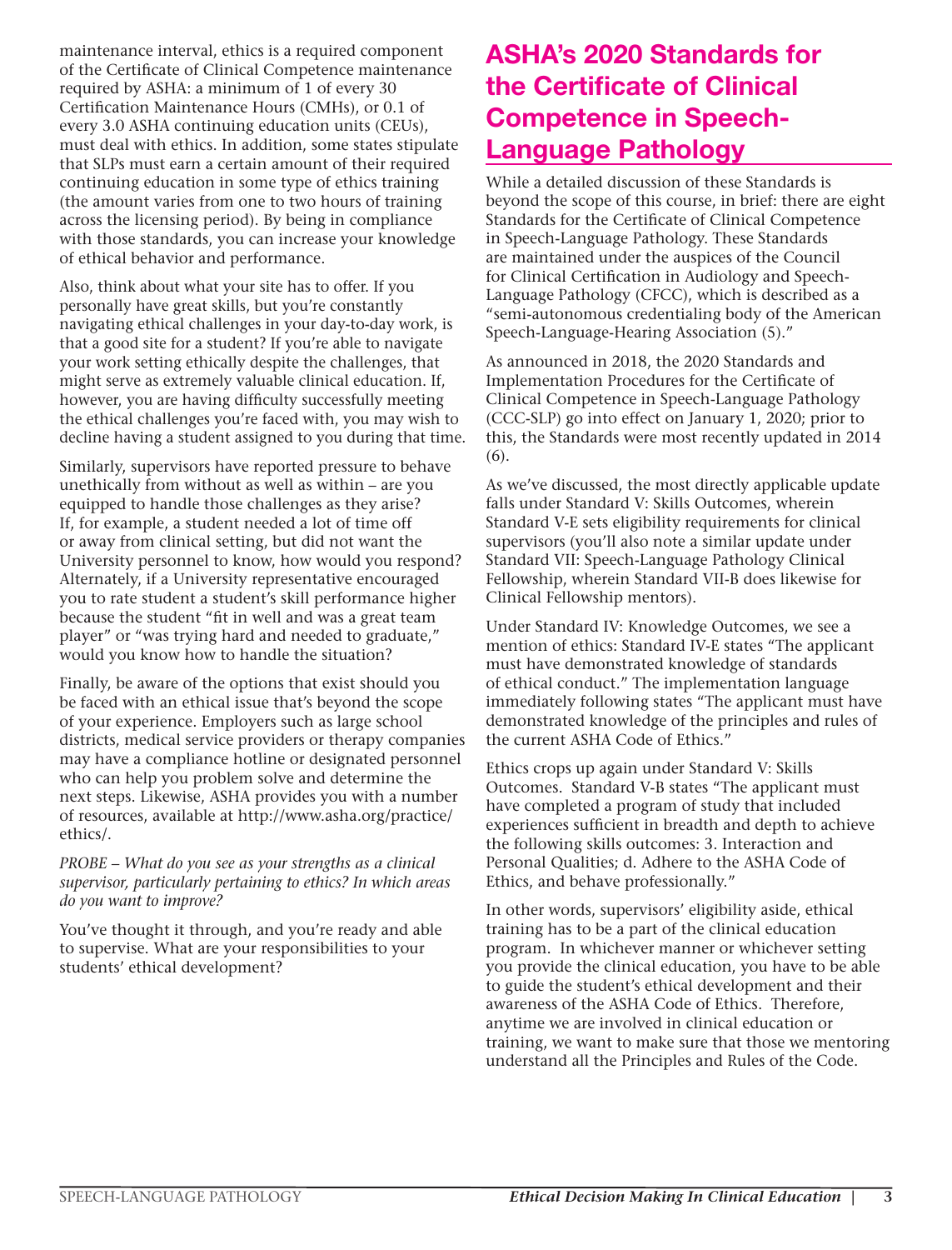### The ASHA Code of Ethics – 2016 Updates

*PROBE – Think back to when you decided to enter this profession, and first began your studies. Your focus, no doubt, was on WHAT to do, not HOW to go about doing it ethically. Do you remember the first time you thought about the ASHA Code of Ethics, and how it might impact you?*

The ASHA Code of Ethics was formally developed in 1952 to help ensure that services delivered to the public were provided at the highest level possible. While appropriate ethical expectations were a part of the organization since 1925, those expectations were a part of the constitution, not a separate document (8).

Revisions to the Code occur when ASHA's Board of Ethics determines that either society, the scope of practice, or issues that continue to come before them require that a formal change be made. These revisions ensure continued currency, and enhance accuracy and comprehensiveness. All revisions take place only after a great deal of time and effort on the part of Board members, reviewers, professionals and others (3).

The most recent update to the Code took effect on March 1, 2016. Changes included an updated Preamble, the addition of a new terminology section, the addition of15 new Rules of Ethics, and the revision of 2 Principles of Ethics (3).

#### UPDATED PREAMBLE

 The Preamble is the opening statement of the Code of Ethics. It tells the reader why the Code exists, who it applies to, and how it is structured, establishing the role of the Code in the practice of speechlanguage pathology and audiology. In the 2016 revisions, language has been added that summarizes the Code's history; in addition, the role of the ASHA Board of Ethics is clarified and its authority is separated from ASHA. Its role as a part of ASHA is also further stipulated (3).

#### NEW TERMINOLOGY SECTION

 The addition of a terminology section is one of the largest changes to the Code. The definitions provided by the Board of Ethics allow all of us to look at the Code from the same perspective and with the same foundation: when we are trying to assess our own behavior, or that of our colleagues, they can be used as a reference point.

 For our purposes, while no term specifically addresses students or student issues, the terminology section taken as a whole helps clarify the entire document. For example, many of the rules use the words "shall" and/or "may": Principle I, Rule L states "Individuals may make a reasonable statement of prognosis, but they shall not guarantee—directly or by implication—the results of any treatment or procedure." The terminology section provides

contrasting definitions for these terms: "Shall denotes no discretion; may denotes an allowance for discretion (2)." This new section can serve as a starting point for helping students demonstrate an understanding of the Code of Ethics and how to apply it.

#### 15 NEW RULES OF ETHICS

 Remember that each Rule of Ethics is intended to clarify and enhance a Principle of Ethics by addressing professional conduct.

 Another significant chance to the Code was the addition of 15 new Rules:

 Principle I, Rule J Principle I, Rule M Principle I, Rule S Principle II, Rule B Principle II, Rule C Principle II, Rule F Principle II, Rule G Principle III, Rule G Principle IV, Rule A Principle IV, Rule F Principle IV, Rule N Principle IV, Rule Q Principle IV, Rule R Principle IV, Rule S Principle IV, Rule T

 In addition, already-existing Rules were modified, or, in cases of redundancy, deleted.

 These additions and changes addressed themes related to research conduct; evidence-based and independent clinical judgment; client abandonment; impaired practitioner; workplace service delivery coercion; use of technology; self-disclosure, financial disclosure, and honesty in reporting; intraprofessional and inter-professional collaboration; reporting members of other professions; and compliance with local, state, and federal laws and regulations (3).

 While a complete summary of these changes is beyond the scope of this course, and though there is no Rule addition or modification that specifically addresses clinical education, familiarity with all of the Rules is clearly needed to be an effective and ethical speech-language pathologist. Thus, both additions and modifications have implications that students should be taught to consider. For example:

#### Principle I, Rule H (2010r)

 Individuals shall fully inform the persons they serve of the nature and possible effects of services rendered and products dispensed, and they shall inform participants in research about the possible effects of their participation in research conducted (1)

VS.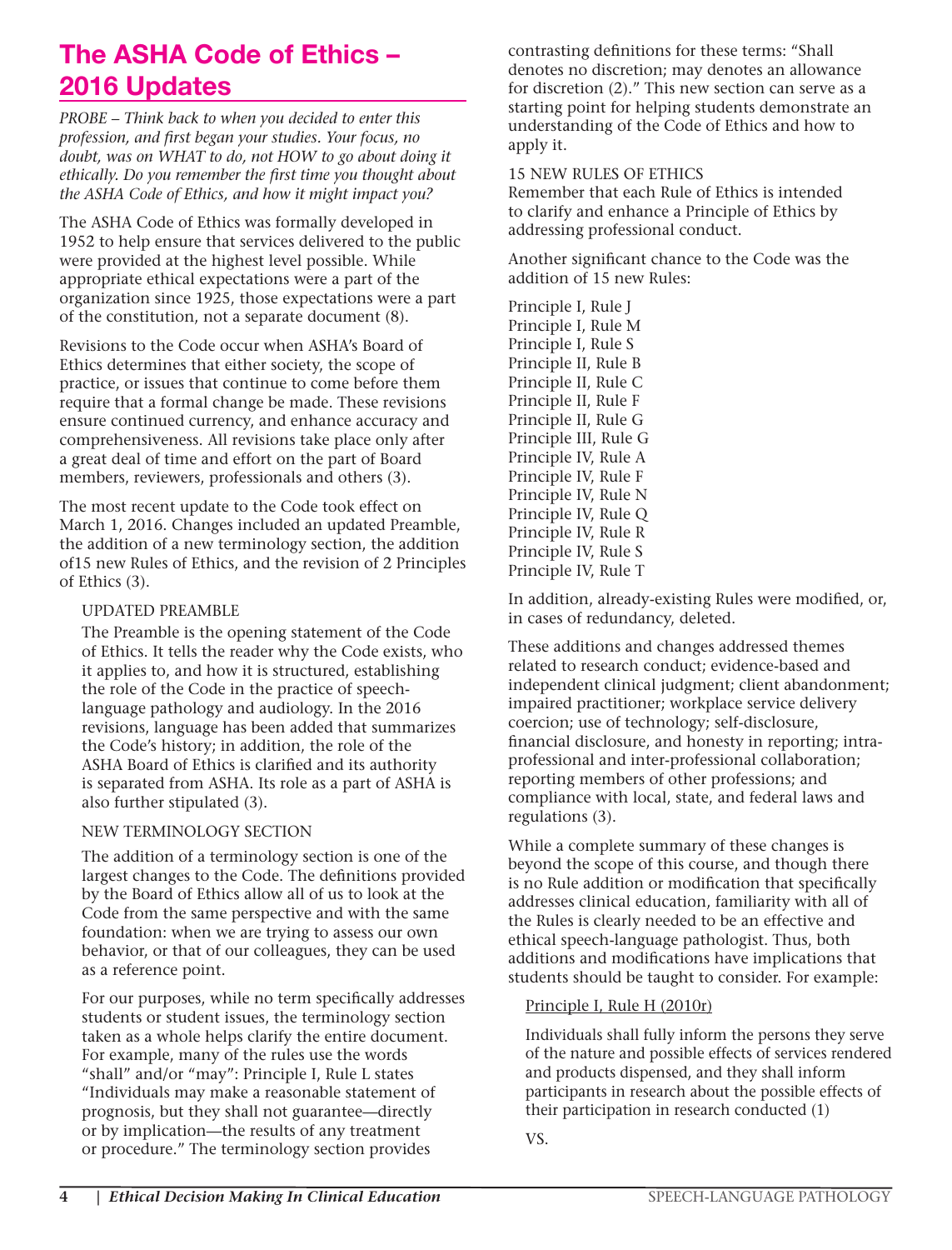#### Principle I, Rule H (2016)

 Individuals shall obtain informed consent from the persons they serve about the nature and possible risks and effects of services provided, technology employed, and products dispensed. This obligation also includes informing persons served about possible effects of not engaging in treatment or not following clinical recommendations. If diminished decision-making ability of persons served is suspected, individuals should seek appropriate authorization for services, such as authorization from a spouse, other family member, or legally authorized/appointed representative (2).

The change provides more specification and clarity. As it relates to students, this change can alert them that the use of technology has to be considered during service delivery and research as an ethical issue.

#### 2 REVISED PRINCIPLES OF ETHICS

Remember that each Principle of Ethics identifies a general philosophical area; under each of the four Principles are Rules of Ethics that address the specifics of conduct (we'll address the ones that are relevant to clinical education and supervision later in the course).

 Principle of Ethics III and Principle of Ethics IV were both revised in order to either simplify or edit the wording; there was no change in meaning or intent. For example:

#### Principle of Ethics III (2010r)

 Individuals shall honor their responsibility to the public by promoting public understanding of the professions, by supporting the development of services designed to fulfill the unmet needs of the public, and by providing accurate information in all communications involving any aspect of the professions, including the dissemination of research findings and scholarly activities, and the promotion, marketing, and advertising of products and services (1).

#### VS.

#### Principle of Ethics III (2016)

 Individuals shall honor their responsibility to the public when advocating for the unmet communication and swallowing needs of the public and shall provide accurate information involving any aspect of the professions (2).

As clinical educators, we want to help students develop an ethical decision making process or strategy for any setting or situation. That will only happen if we make a special effort to ensure that they fully understand the entire Code of Ethics and its impact on their careers.

*PROBE – Revisit the previous probe, when you identified the circumstances under which you thought about the Code of Ethics for the first time. Considering the Principles and Rules, which one would have addressed those circumstances?*

### Clinical Education and the ASHA Code of Ethics

All of the Code is critical for those supervising during clinical education, but let's spend some time on a few specific Rules, all of which address our responsibilities as it relates to working with students (or providing any type of supervision).

#### Principle of Ethics I

Individuals shall honor their responsibility to hold paramount the welfare of persons they serve professionally or who are participants in research and scholarly activities, and they shall treat animals involved in research in a humane manner.

#### Selected Rules of Ethics

 A. Individuals shall provide all clinical services and scientific activities competently.

 • You are expected to provide services appropriately. If you are going to mentor or supervise a student, it will be unethical to engage in a practice or service for which you are not clinically prepared. You must be competent in the skill if you are going work with a student on that skill.

 D. Individuals shall not misrepresent the credentials of aides, assistants, technicians, support personnel, students, research interns, Clinical Fellows, or any others under their supervision, and they shall inform those they serve professionally of the name, role, and professional credentials of persons providing services.

 • Working in a variety of clinical rotations as a student is a long tradition in this profession (and other human service areas: think interns, student teachers). Rule D stipulates that you – as the certified member – ensure that the clients or caregivers know the identity and qualifications (credentials) of the person providing the treatment.

 E. Individuals who hold the Certificate of Clinical Competence may delegate tasks related to the provision of clinical services to aides, assistants, technicians, support personnel, or any other persons only if those persons are adequately prepared and are appropriately supervised. The responsibility for the welfare of those being served remains with the certified individual.

 • It is normal and expected that, as the student's placement with you continues, you will begin to give him or her more clinical duties and responsibilities. Rule E says that you do that only once you are sure that the student can complete the task at a level that would maintain safety and appropriate service for the client.

 F. Individuals who hold the Certificate of Clinical Competence shall not delegate tasks that require the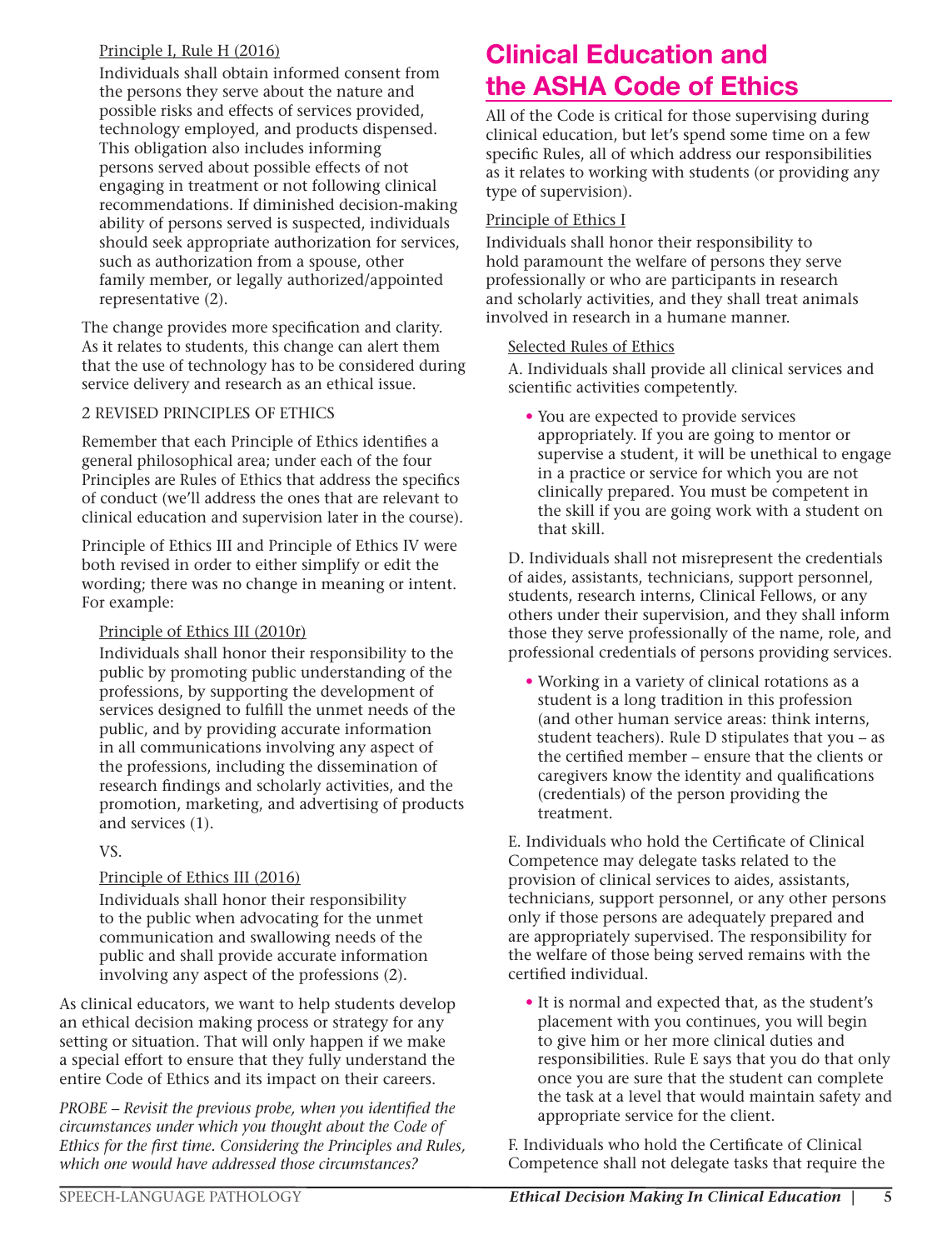unique skills, knowledge, judgment, or credentials that are within the scope of their profession to aides, assistants, technicians, support personnel, or any nonprofessionals over whom they have supervisory responsibility.

 • While Rule F speaks to delegating tasks to support personnel and non-professionals, you will want to keep it in mind as you supervise students. Always remember that ultimately you are held to the rules in Principle I to keep the client's care foremost in all that you do.

 G. Individuals who hold the Certificate of Clinical Competence may delegate to students tasks related to the provision of clinical services that require the unique skills, knowledge, and judgment that are within the scope of practice of their profession only if those students are adequately prepared and are appropriately supervised. The responsibility for the welfare of those being served remains with the certified individual.

 • Rule G specifically addresses student concerns. Again, you as the certified member are responsible for the treatment of the client.

#### Principle of Ethics II

Individuals shall honor their responsibility to achieve and maintain the highest level of professional competence and performance.

#### Selected Rules of Ethics

 A. Individuals who hold the Certificate of Clinical Competence shall engage in only those aspects of the professions that are within the scope of their professional practice and competence, considering their certification status, education, training, and experience.

 • If you typically work in an adult setting with swallowing disorders, you are no doubt competent to provide clinical education in that area. If you are asked to assess the language development of a three year old, Rule A stipulates that you will have to ask yourself if you indeed have that competency. From the perspective of clinical education the question is not only do you have the competency to assess that child, but also do you have the competency to teach someone else to assess that child's language If the answer is no, then that is a case that you should not serve.

 D. Individuals shall enhance and refine their professional competence and expertise through engagement in lifelong learning applicable to their professional activities and skills.

 • As research exposes us to new knowledge and understanding about communication, Rule D says that we are to avail ourselves of learning that will keep our skills current and competent. Because of Rule D, the previously-mentioned speech-language pathologist who is asked assess that three year old child may well be able to do so – if she or he has expanded his or her skills to include pediatric assessment. The Code of Ethics does not require that we only work within a given setting. It does require that we maintain or refine skills needed to work in a given setting.

 E. Individuals in administrative or supervisory roles shall not require or permit their professional staff to provide services or conduct research activities that exceed the staff member's certification status, competence, education, training, and experience.

 • The Code of Ethics requires that any tasks completed by a support person, a student, or an assistant be something within that person's scope of practice or designated ability. The ASHA standards for certification stipulate that a student has to be supervised at least 25% of the time and more if needed. That means you have to ensure that a student working under you has the skill to be supervised at that minimum level. Rule E further stipulates that professional tasks not performed by the supervisor must be something that a support person can do. (As it relates to this issue, pay attention to your state's licensure law to make sure that if you are delegating a task to a student or support person, it is allowed in that state.)

 F. Individuals in administrative or supervisory roles shall not require or permit their professional staff to provide services or conduct clinical activities that compromise the staff member's independent and objective professional judgment.

#### Principle of Ethics IV

Individuals shall uphold the dignity and autonomy of the professions, maintain collaborative and harmonious interprofessional and intraprofessional relationships, and accept the professions' self-imposed standards.

#### Selected Rules of Ethics

 G. Individuals shall not engage in any form of harassment, power abuse, or sexual harassment.

 • You are not to abuse your position of authority – including in any interactions with students.

 H. Individuals shall not engage in sexual activities with individuals (other than a spouse or other individual with whom a prior consensual relationship exists) over whom they exercise professional authority or power, including persons receiving services, assistants, students, or research participants.

 • You are not to engage in any sexual contact with anyone over whom you may have some type of authority or responsibility – which can certainly include a student. If you feel that could be an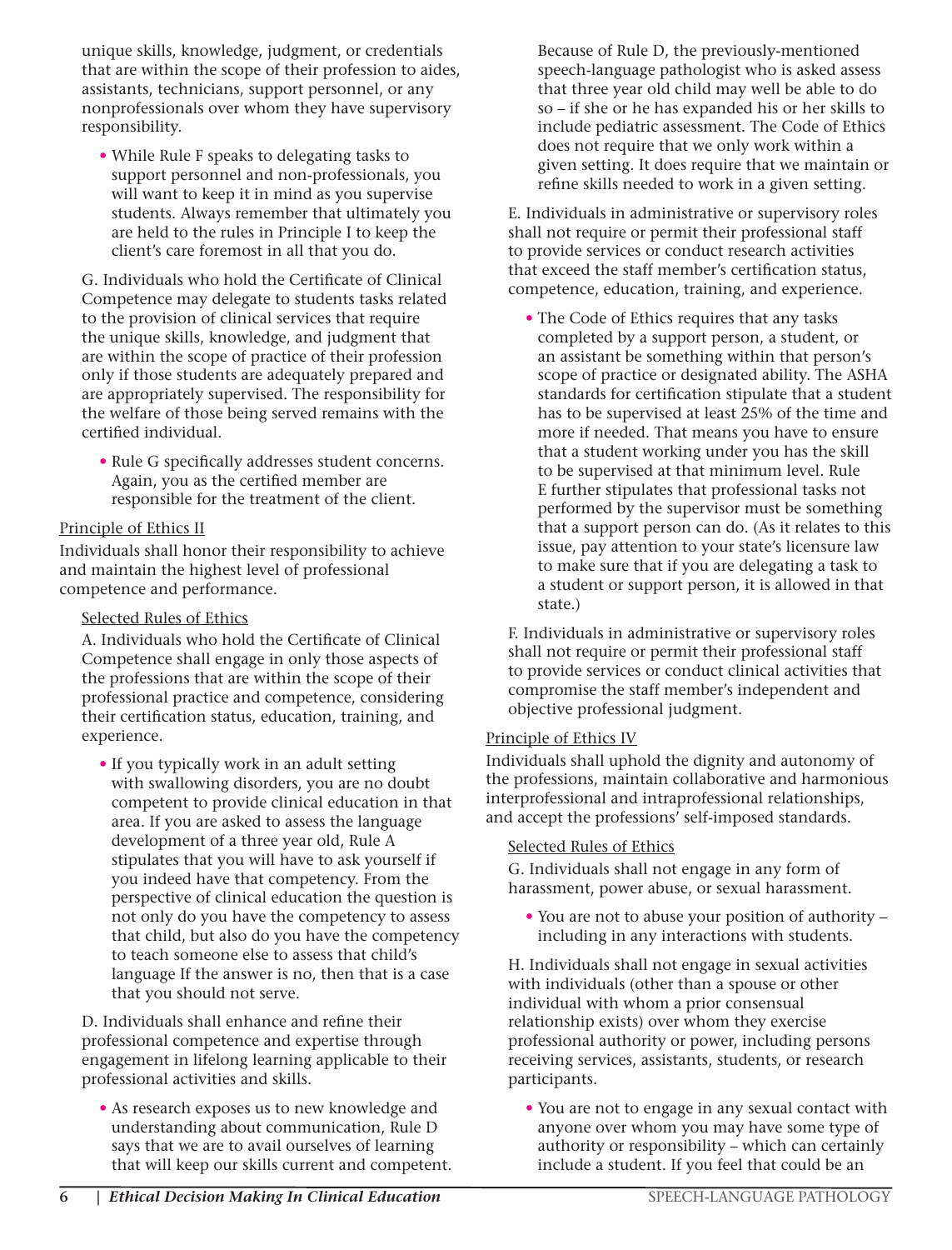issue, make it clear to the university that you cannot accept that particular student.

 I. Individuals shall not knowingly allow anyone under their supervision to engage in any practice that violates the Code of Ethics.

 • All ASHA members are held to the Code of Ethics. You as a supervisor will not only be responsible adhering to it; you also cannot allow someone under your supervision to be out of compliance. If a student engages in any unethical practices and you know about, this Rule can hold you responsible. Should that happen, you may wish to talk to the university representative and immediately adjust the rotation so that the unethical behavior cannot continue.

 (I know of one case where a supervisor in a skilled nursing facility agreed to let a student to use a client's information without informed consent. The Director of Rehabilitation found out, and did not allow it to happen. Instead, she contacted the university to discontinue the placement and she sent the supervisor for training with the agency's compliance department. Had the infraction taken place, the supervisor could have been held responsible for the student's breach of ethics; the Director could have been responsible for the whole scenario.)

 L. Individuals shall not discriminate in their relationships with colleagues, assistants, students, support personnel, and members of other professions and disciplines on the basis of race, ethnicity, sex, gender identity/gender expression, sexual orientation, age, religion, national origin, disability, culture, language, dialect, or socioeconomic status.

 • We are not to discriminate, in any way, against anyone. Though it sounds simple, this rule can be tricky. For example, we cannot discriminate based on socioeconomic status; in other words, you can't choose to only take students from wealthier schools or neighborhoods.

### Ethical Challenges

As you can see from the preceding section, the Code anticipates some of the situations both supervisors and students might find themselves in, and details which responses are acceptable or unacceptable.

Let's consider three specific cases, and how the Code might apply:

**Case #1:** Alice is a graduate student completing her second external rotation at a nearby elementary school. She's learned that a child who stutters is now on the

caseload. However, Alice has not yet taken a Fluency course – she remembers that there was a lecture about stuttering in her Survey of Communication Disorders class, but she has never had any formal training. The supervisor says "I haven't had a stuttering case in years. Maybe he can tell us what he's done before – we'll be fine."

**Question:** Is there an ethical issue for Alice? For the supervisor? Which parts of the Code can apply?

**Answer:** The preamble of the Code of Ethics specifies for whom it is applicable; it does not reference students. Because Alice is not governed by the Code, it is not applicable to her. However, the Council on Academic Accreditation in Audiology and Speech-Language Pathology, the agency that accredits speech-language pathology graduate programs, says that students should have the knowledge prior to being asked to demonstrate the skill. A student may wish to work with a given area, but should not without some sort of training. That training can be individual guidance and review provided by the supervisor, but it has to be something for it to be ethical and appropriate.

The supervisor should consider Principle I, Rule G – the client's welfare is still her responsibility, so if Alice has no background applicable to the case, then she should supervise Alice with that case. In addition, Principle II, Rule A indicates that certified members should only practice in the areas where they are competent given their experience. That doesn't mean that the child can't be treated; it means that the supervisor should develop competency through retraining. Then she can treat the case, and will also be able to train Alice.

**Case #2:** Carrie is a second year graduate student reporting to her first day of her external clinical placement at the ABC Hospital. After orientation, she is told by her supervisor, "Forget everything the administrator told you; in the real world, shortcuts are needed to meet productivity. I know that you got an A in your Dysphagia class, so go do a bedside swallow assessment on the patient across the hall while I complete an aphasia evaluation on a new referral downstairs."

**Question:** Is there an ethical issue for Carrie? For the supervisor? Which parts of the Code can apply?

**Answer:** Because Carrie is not governed by the Code, it is not applicable to her.

On the other hand, the supervisor appears to clearly be in violation of Principle I, Rule E and Principle I, Rule G. She is not providing adequate supervision; she should not base her determination of a student's qualifications in an area solely on a grade in a class. Alice is not capable of completing such an evaluation without more direct supervisor oversight.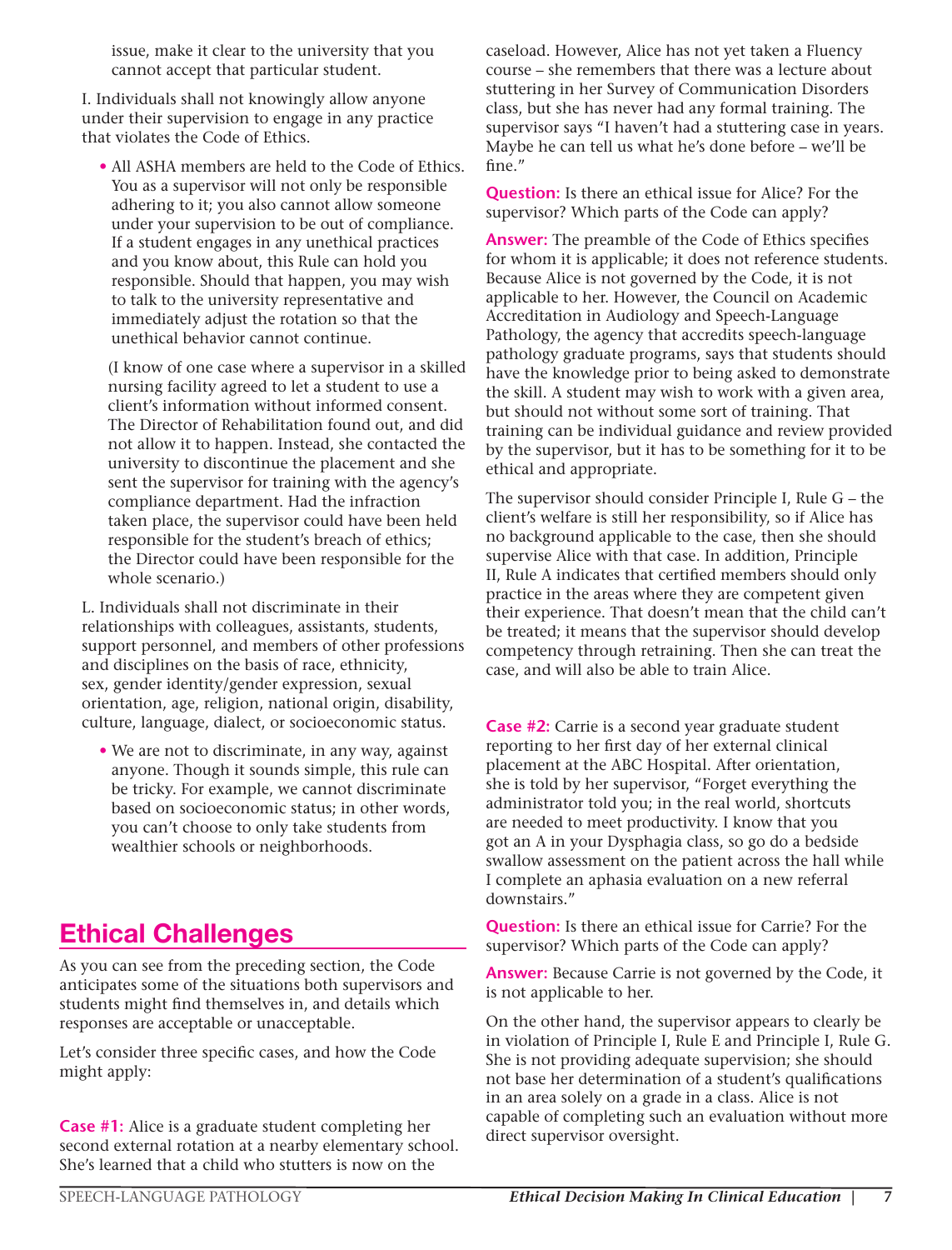**Case #3:** Bill has been at his school position for 3 months. His clinical fellowship mentor and he have completed their first segment and are confident that he was doing well. In fact, his mentor was so pleased with his progress that she asked him to work with a student at her school – but she didn't tell her principal or the child's family that he was a clinical fellow. She introduced him as an SLP with exceptional credentials and a long record of working with children with similar diagnoses.

**Question:** Is there an ethical issue for Bill? For the supervisor? Which parts of the Code can apply?

**Answer:** While Bill is not governed by the Code, he does need to be aware that making statements that could be considered misrepresentations are out of compliance with the Code. The supervisor may be in violation of Principle I, Rule D by not being honest about Bill's credentials.

As a clinical supervisor, it is your job to empower your students to make those calls, and others like them.

*PROBE – What do you wish you had been taught about ethics in general or the Code of Ethics specifically during your training?*

### Teaching Ethical Decision Making

Teaching our pre-service professionals to engage in ethical practice is a part of every graduate program in communication sciences and disorders. Ethics content is typically covered in either the clinical courses (e.g. Internship, Clinic) or the academic courses (Professional Issues or a content area like Dysphagia).

Pursuant to this pre-service education, in 2007 Irwin, Pannbacker, Powell, and Vekovius (8) cited six steps in effective ethical decision making that can be used with students to prepare them to go to an external site. They include:

 Step 1. Identify and gather relevant information. Make sure you understand the facts – and just the facts – relative to the problem. It may sound cold but you will need to ignore emotions.

 Step 2. Identify relevant ethical issues and possible violations. This will of course require you to refer to the Code of Ethics to ensure that the situation is truly covered within the rules.

 Step 3. Identify possible courses of action. This can be very clear if there is an obvious infraction or it can be in that wide ranging realm called "maybe."

 Step 4. Identify the need for outside consultation and impact if outside consultation needed: student impact of each action. Sometimes having a third party review the issue may help bring clarity and closure.

 Step 5. Select a plan of action. This can be determined by the employer guidelines, university regulations, a rule in the Code of Ethics or even the legal codes of the jurisdiction.

 Step 6. Implement the plan of action. You have to follow through to ensure compliance and the integrity of the Code of Ethics.

I return to this training now because of its applicability to clinical training as well. You can and should revisit each of these steps with your students, across a variety of clinical scenarios.

There is also much that can be learned from the strategies that have been used in professions like medicine and social work to teach ethics and ethical behaviors (9). Many of these can easily be adapted to your purposes.

• Analysis of each aspect of ethical decision making – teach students effective steps in making ethical decisions and have them analyze each of the steps in given situations

 As the clinical educator, you have many opportunities to do this – remember, your students' early clinical experiences will serve as the foundation for their future professional growth. You can literally walk your students through your own process step by step as they observe you working with clients. For example, when you are working on a treatment plan, don't just concentrate on the clinical component. Talk to the students about how what is being proposed is ethical. Guide them through the considerations you use to ensure that a specific service is being provided in an ethical manner.

• Standardized patients/standardized professionals – through the use of trained actors, students can actually engage in practices that require them to draw upon their ethical knowledge to make decisions

 This is a great opportunity to involve students from the Theater department on campus, or perhaps even former patients at a clinic. Prep the actors by first ensuring that they know the relevant components of the ASHA Code of Ethics – in other words, which components of ethical practice you're testing. Then give them a script of statements, some of which should be perceived to be ethical and some of which should be perceived to be unethical. (NOTE: don't similarly prep your students! They should simply be told that they are going to interact with a client presenting with a particular disorder.) During the course of the interaction, the actor will demonstrate behaviors and make statements that will require the student to demonstrate ethical decision making. For example, perhaps the actor could suggest leaving the appointment 15 minutes early, stating that the student can still report that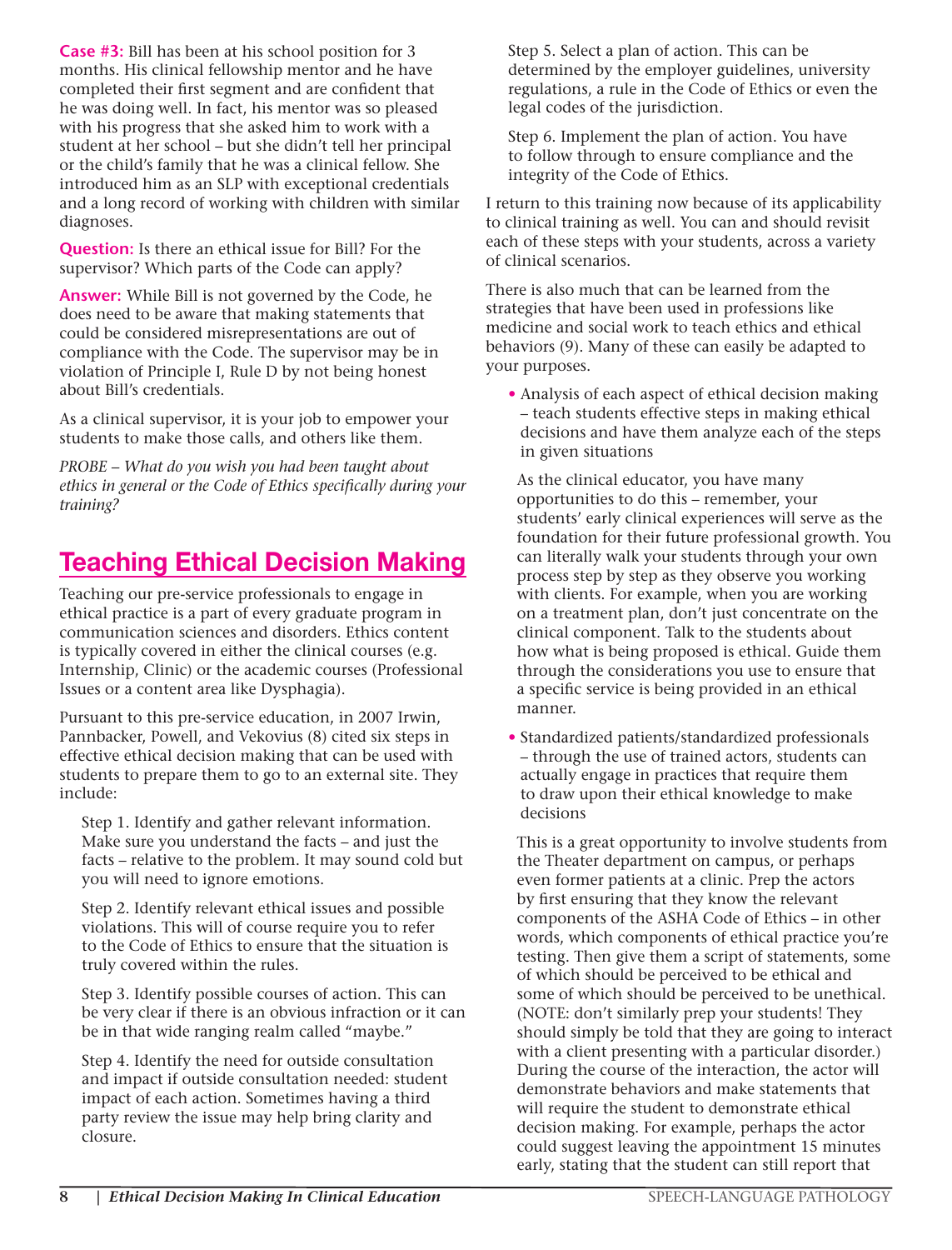an entire hour was spent. After the interaction, the actor, the student, and the clinical supervisor can talk about what went well, and pinpoint areas that need additional attention.

• Negative practice – create an unethical situation and have students react to it

 This is similar to the use of standardized patients; instead, though, the clinical supervisor can model unethical behavior, then discuss with the students how it made them feel, whether and/or how they recognized that it was unethical, and how to convert the situation into an ethical one.

• Interviewing current professionals across employment settings – allowing a variety of experts to share knowledge with students

 In this scenario, students can ask currently practicing speech-language pathologists to identify the ethical challenges that are prevalent in the setting in which they work; the speechlanguage pathologists can then share strategies for successfully navigating the challenges. This is a particularly pertinent strategy for students who are about to complete a placement, as they may be required to be familiar with the ethical challenges consistent with a given setting. For example, perhaps speech-language pathologists in skilled nursing facilities report feeling pressured to treat patients to meet a quota; in the course of their interaction with students, they can share this information, as well as options for appropriate responses.

• Incorporate ethics into each disorders class – as the disorder is being covered, the instructor can talk about where the ethical challenges can occur

 Adhering to this practice on a regular basis (and by all faculty) will help the students come to see ethical practice as an essential component of patient treatment. Faculty who teach the academic classes should be in constant communication with you, the clinical educator. Make sure that the professors have current, logical examples of ethical issues related to the major clinical categories (articulation, language, voice, fluency, hearing, cognitive, communication modalities, social, dysphagia). If you stay in contact with them, they can easily incorporate those examples into their lectures.

• Special lecture – specific topics

 At the beginning of each semester, select an ethical problem to be discussed by a panel of speechlanguage pathologists; they can share personal stories and insights about what they faced and how they dealt with it. Alternately, if the university for whom you do a great deal of supervision will allow it, offer to come in to teach the students about

the ethical issues you face. (This will help you stay current on challenges and appropriate responses as well!)

• Reading assignments – specific topics

 Assign readings on specific ethics topics in our profession, or on a setting where speech-language pathologists are typically employed, and discuss them with your students.

#### *PROBE – Would access to one or more of these strategies have impacted how you responded to a situation you faced as a student or as a professional?*

Finally, encourage your students to take advantage of the ethics resources provided by ASHA, from a copy of the Code, to discussions of specific scenarios, to information on violations and sanctions.

### **Conclusion**

When thinking about ethics, it is so easy to think in terms of black or white, right or wrong... but all of us know that most questions will come from the gray area. Giving our students the tools they need to navigate ethics and ethical decision making successfully is critical to the continued success of our profession, and one of the most important tasks you will face as a clinical supervisor.

### Additional Resources

As you navigate the 2020 updates to the Standards and Implementation Procedures for the Certificate of Clinical Competence in Speech-Language Pathology (CCC-SLP), you may find this side-by-side comparison helpful:

#### *SLP Standards Crosswalk*

https://www.asha.org/uploadedFiles/2014-2020-SLP-Crosswalk.pdf

Review the asha.org website for periodic statements or live ethics chats from Board members or designated ASHA staff members. Just as employers have personnel on hand to help with ethical questions, so does ASHA.

Of particular interest:

#### *Clinical Education and Supervision*

ASHA Practice Portal

http://www.asha.org/PRPSpecificTopic. aspx?folderid=8589942113&section=Overview

*Clinical Supervision in Speech-Language Pathology and Audiology* ASHA Position Statement http://www.asha.org/policy/PS1985-00220/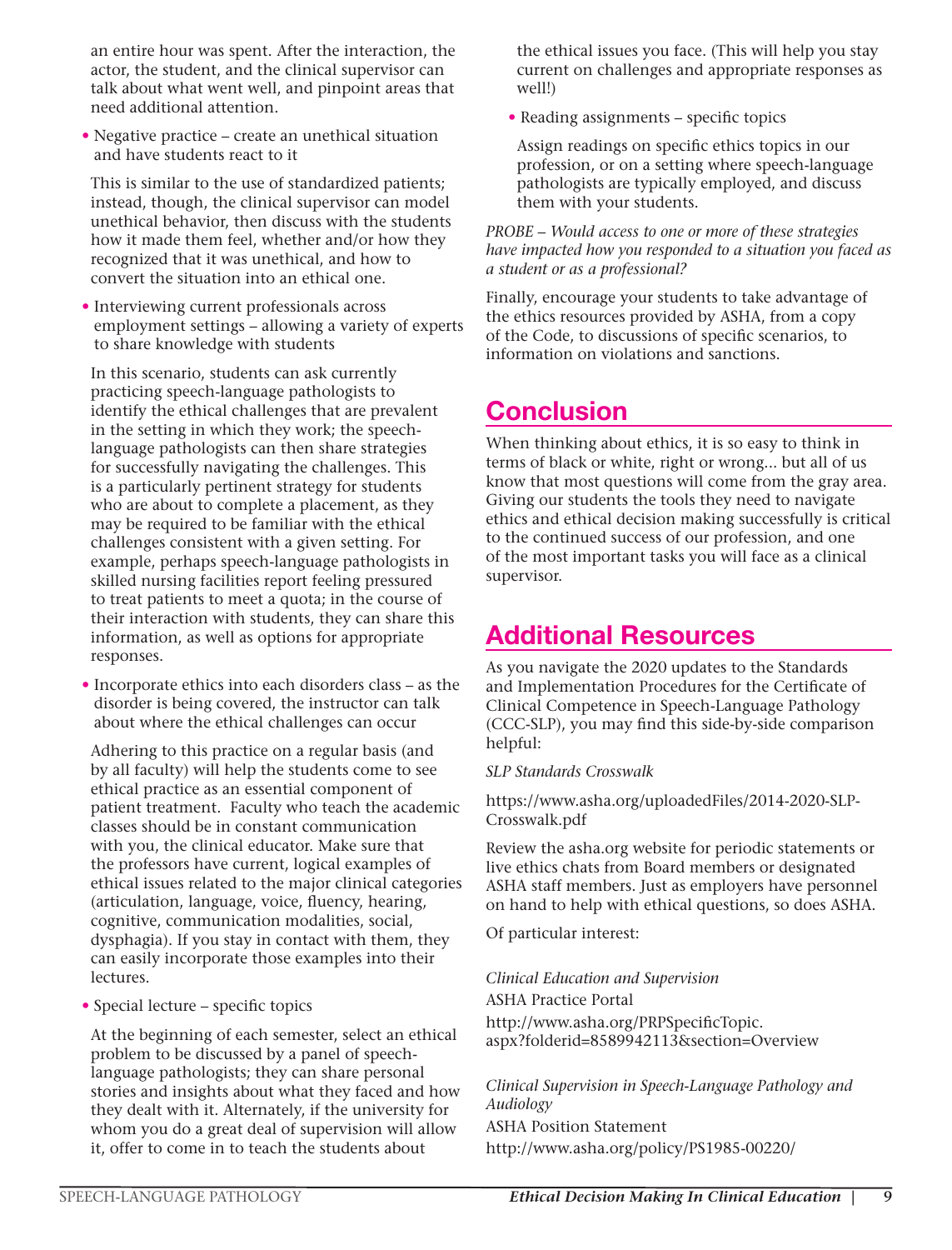*Issues in Ethics: Ethical Issues Related to Clinical Services Provided by Audiology and Speech-Language Pathology Students* ASHA Issues in Ethics Statements

http://www.asha.org/Practice/ethics/Ethical-Issues-Related-to-Clinical-Services-Provided-by-Audiology-and-Speech-Language-Pathology-Students/

*Issues in Ethics: Supervision of Student Clinicians*

ASHA Issues in Ethics Statements http://www.asha.org/Practice/ethics/Supervision-of-Student-Clinicians/

*Sorting Through the Gray* - Glenn Waguespack, MS, CCC-A

The ASHA Leader, July 2016, Vol. 21, 44-51. http://leader.pubs.asha.org/article. aspx?articleid=2531192

### References

- 1. American Speech-Language-Hearing Association (ASHA). (2010r). *Code of Ethics*. Retrieved 7/16/2016 from http://www.asha.org/uploadedFiles/ET2010- 00309.pdf.
- 2. American Speech-Language-Hearing Association (ASHA). (2016). *Code of Ethics*. Available from www. asha.org/policy/. Retrieved 7/16/2016.
- 3. ASHA Code of Ethics (2016) Revision Summary. Retrieved 7/16/2016 from http://www.asha.org/ Practice/ethics/Code-of-Ethics-2016-Revision-Summary/
- 4. Ametrano, I. M. (2014). Teaching ethical decision making: Helping students reconcile personal and professional values. *Journal of Counseling & Development*, 92, 154-161.
- 5. Council for Clinical Certification in Audiology and Speech-Language Pathology of the American Speech-Language-Hearing Association. (2018). 2020 Standards for the Certificate of Clinical Competence in Speech-Language Pathology. Retrieved 1/21/19 from https://www.asha.org/certification/2020-SLP-Certification-Standards.
- 6. Council for Clinical Certification in Audiology and Speech-Language Pathology of the American Speech-Language-Hearing Association. (2013). 2014 Standards for the Certificate of Clinical Competence in Speech-Language Pathology. Retrieved 7/16/2016 from http://www.asha.org/Certification/2014-Speech-Language-Pathology-Certification-Standards/.
- 7. Dictionary and Thesaurus: Merriam-Webster. Definition. Retrieved 7/16/2016 from http://www. merriam-webster.com/dictionary/ethic
- 8. Irwin, D., Pannbacker, M., Powell, T. W. and Vekovius, G. T. (2007). *Ethics for speech-language pathologists and audiologists: An illustrative casebook.* Thomson Delmar Learning.
- 9. Reamer, F. G. (2012). Essential ethics education in Social Work Field Instruction: A blueprint for field educators. *Field Educator*, 2.2 retrieved from http:// fieldeducator.simmons.edu/article/essential-ethicseducation-in-social-work-field-instruction/

## **ETHICAL DECISION MAKING IN CLINICAL EDUCATION (1 CE HOUR) FINAL EXAM**

- **1. The addition of a terminology section is one of the largest changes to the ASHA Code of Ethics (2016). For the purposes of clinical supervision,** 
	- **\_\_\_\_\_\_\_\_.** a. No term specifically addresses students or student issues, and thus the terminology section can be discounted when discussing the Code with students
	- b. Several terms specifically address students or student issues
	- c. Several terms specifically address supervisors or supervisory issues
	- d. While no term specifically addresses students or student issues, the terminology section taken as a whole helps clarify the entire document
- **2. Where in the ASHA Code of Ethics is the following statement found? "Individuals shall not misrepresent the credentials of aides, assistants, technicians, support personnel, students, research interns, Clinical Fellows, or any others under their supervision, and they shall inform those they serve professionally of the name, role, and professional credentials of persons providing services."**
	- a. Principle I, Rule D
	- b. Principle I, Rule F
	- c. Principle II, Rule D
	- d. Principle IV, Rule G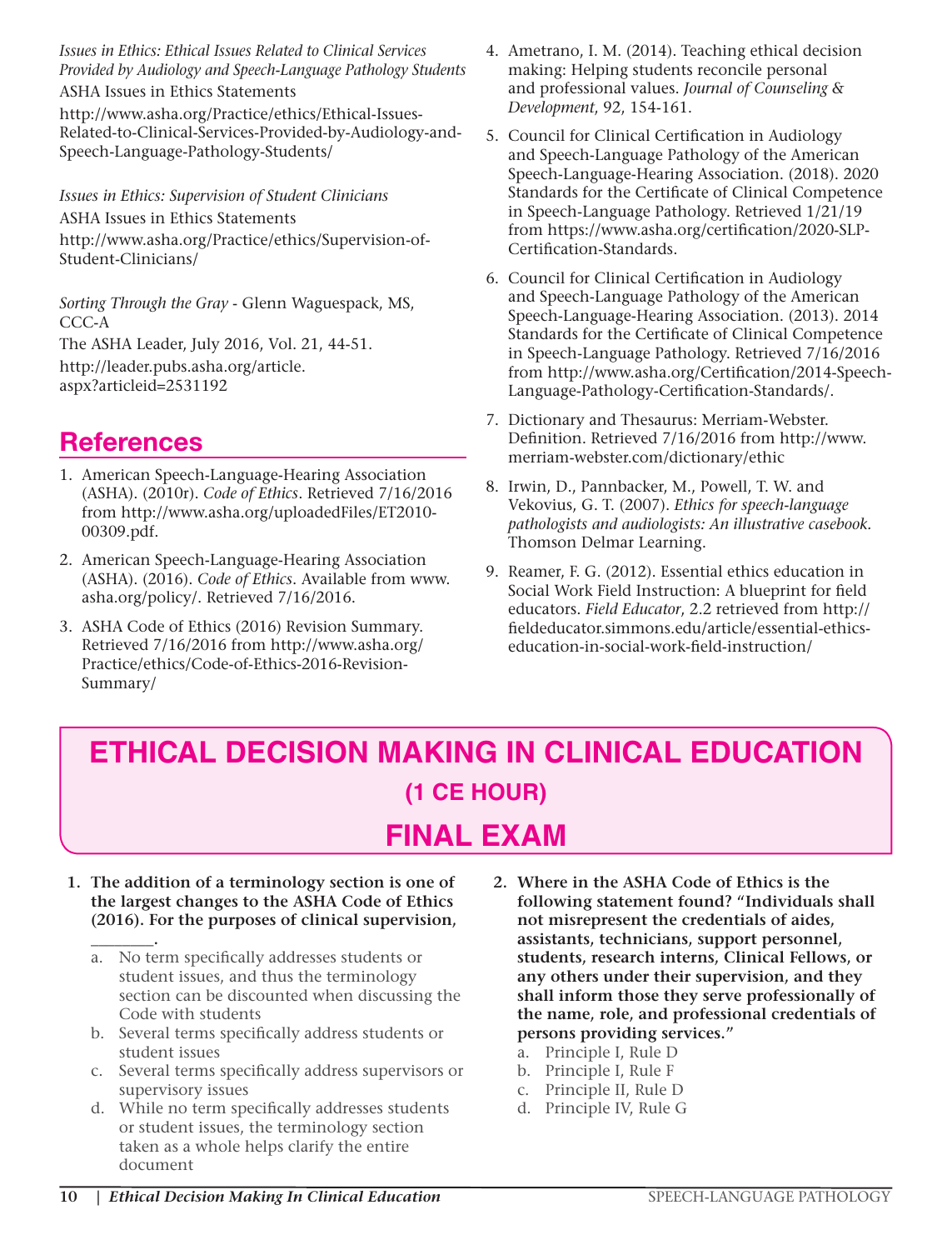- **3. Where in the ASHA Code of Ethics is the following statement found? "Individuals shall not knowingly allow anyone under their supervision to engage in any practice that violates the Code of Ethics."**
	- a. Principle I, Rule E
	- b. Principle II, Rule E
	- c. Principle IV, Rule I
	- d. Principle IV, Rule L
- **4. Per Principle I, Rule G, "Individuals who hold the Certificate of Clinical Competence may delegate to students tasks related to the provision of clinical services that require the unique skills, knowledge, and judgment that are within the scope of practice of their profession only if those students are adequately prepared and are appropriately supervised. The responsibility for the welfare of those being served \_\_\_\_\_\_\_\_"**
	- a. Is shared between the certified individual and the student's university
	- b. Is shared between the student and the certified individual
	- c. Remains with the certified individual
	- d. Rests with the student
- **5. Per Principle II, Rule E, "Individuals in administrative or supervisory roles shall not require or permit their professional staff to provide services or conduct research activities that exceed the staff member's \_\_\_\_\_\_\_\_."**
	- a. Certification status
	- b. Experience
	- c. Training
	- d. All of the above
- **6. A clinical supervisor requires his/her graduate students to run personal errands for him/her, in addition to their formal training, in order to receive high ratings. Is the supervisor in violation of the ASHA Code of Ethics?**
	- a. No, this is permissible behavior
	- b. Possibly; it depends on whether or not the students have the time
	- c. Possibly; it depends on whether or not the students object
	- d. Yes: Principle IV, Rule G
- **7. Irwin, Pannbacker, Powell, and Vekovius (2007) cited six steps in effective ethical decision making that can be used with students to prepare them to go to an external site. Step 3 states \_\_\_\_\_\_\_\_.**
	- a. Identify and gather relevant information
	- b. Identify possible courses of action
	- c. Select a plan of action
	- d. Implement the plan of action
- **8. The clinical supervisor models unethical behavior, then discusses with the students how it made them feel, whether and/or how they recognized that it was unethical, and how to convert the situation into an ethical one. This is an example of \_\_\_\_\_\_\_\_.**
	- a. Interviewing current professionals across employment settings
	- b. Negative practice
	- c. Special lecture
	- d. Standardized patients/standardized professionals
- **9. The clinical educator is in constant communication with faculty who teach the academic classes, making sure that the professors have current, logical examples of ethical issues related to the major clinical categories. This is an example of \_\_\_\_\_\_\_\_.**
	- a. Incorporate ethics into each disorders class
	- b. Negative practice
	- c. Reading assignments
	- d. Special lecture
- **10. The clinical supervisor walks students through his/her own process step by step as they observe him/her working with clients, talking to them about how what is being proposed is ethical, and guiding them through the considerations he/she uses to ensure that a specific service is being provided in an ethical manner. This is an example of \_\_\_\_\_\_\_\_.**
	- a. Analysis of each aspect of ethical decision making
	- b. Interviewing current professionals across employment settings
	- c. Special lecture
	- d. Standardized patients/standardized professionals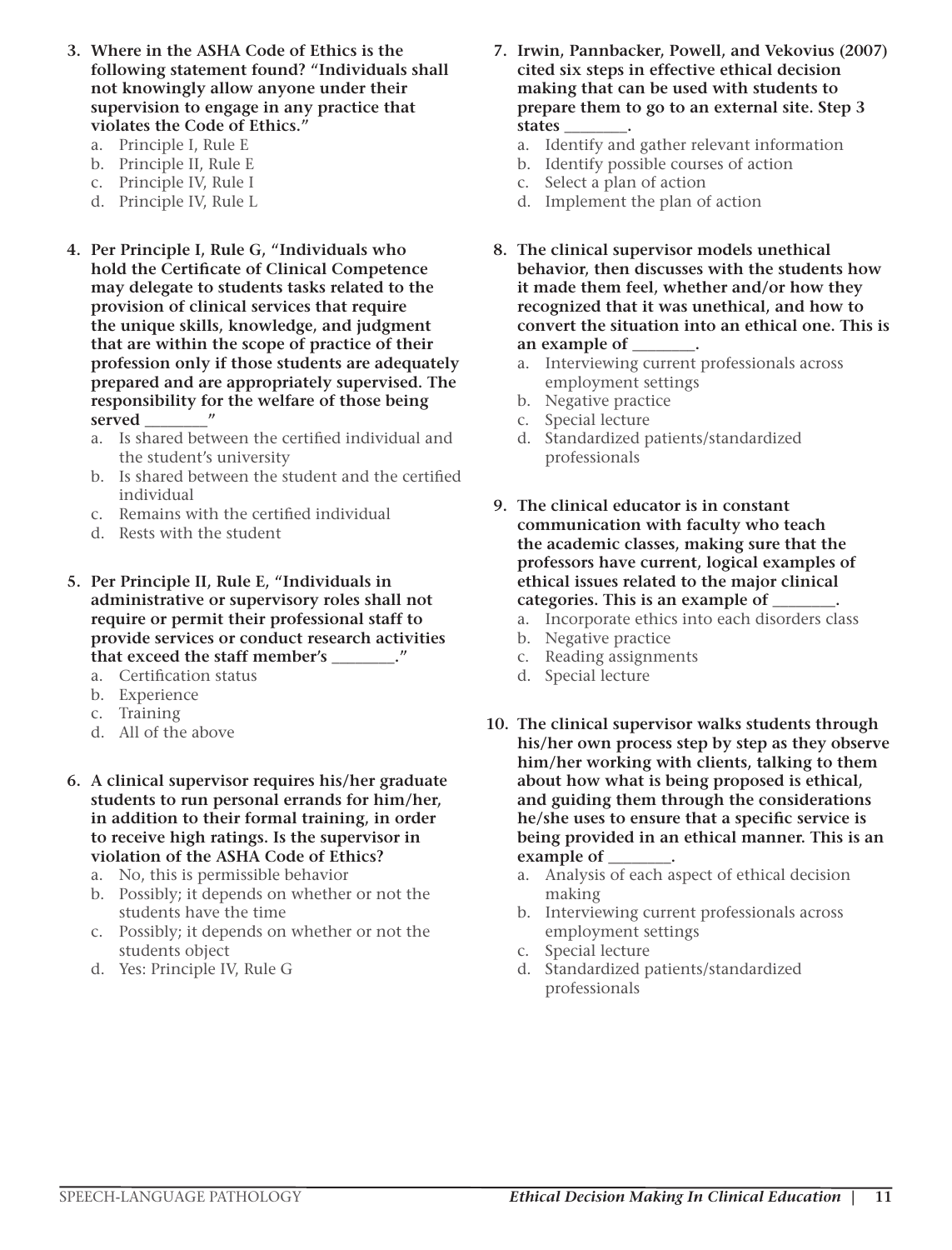### **ANSWER SHEET**

| ** See instructions on the cover page to submit your exams and pay for your course.                      |  |  |  |  |  |  |
|----------------------------------------------------------------------------------------------------------|--|--|--|--|--|--|
| By submitting this final exam for grading, I hereby certify that I have spent the required time to study |  |  |  |  |  |  |

**this course material and that I have personally completed each module/session of instruction.**

### **Ethical Decision Making In Clinical Education Final Exam**

| 1. $\mathbb{A}(\mathbb{B}(\mathbb{C})\mathbb{O})$     | 3. $\mathbb{A}\mathbb{B}\mathbb{C}\mathbb{D}$    | 5. $\mathbb{A}\mathbb{B}\mathbb{C}\mathbb{D}$ | 7. $\mathbb{A}(\mathbb{B})\mathbb{C}(\mathbb{D})$ | 9. $\mathbb{A}\mathbb{B}\mathbb{C}\mathbb{D}$  |
|-------------------------------------------------------|--------------------------------------------------|-----------------------------------------------|---------------------------------------------------|------------------------------------------------|
| 2. $\mathbb{(A)}\mathbb{(B)}\mathbb{(C)}\mathbb{(D)}$ | 4. $\mathbb{A} \mathbb{B} \mathbb{C} \mathbb{D}$ | 6. $\mathbb{A}\mathbb{B}\mathbb{C}\mathbb{D}$ | 8. $\mathbb{A}\mathbb{B}\mathbb{C}\mathbb{D}$     | 10. $\mathbb{A}\mathbb{B}\mathbb{C}\mathbb{D}$ |

**Accessibility and/or special needs concerns? Contact customer service by phone at (888) 564-9098 or email at support@pdhacademy.com. Refund and general policies are available online at http://pdhacademy.com/policies/**